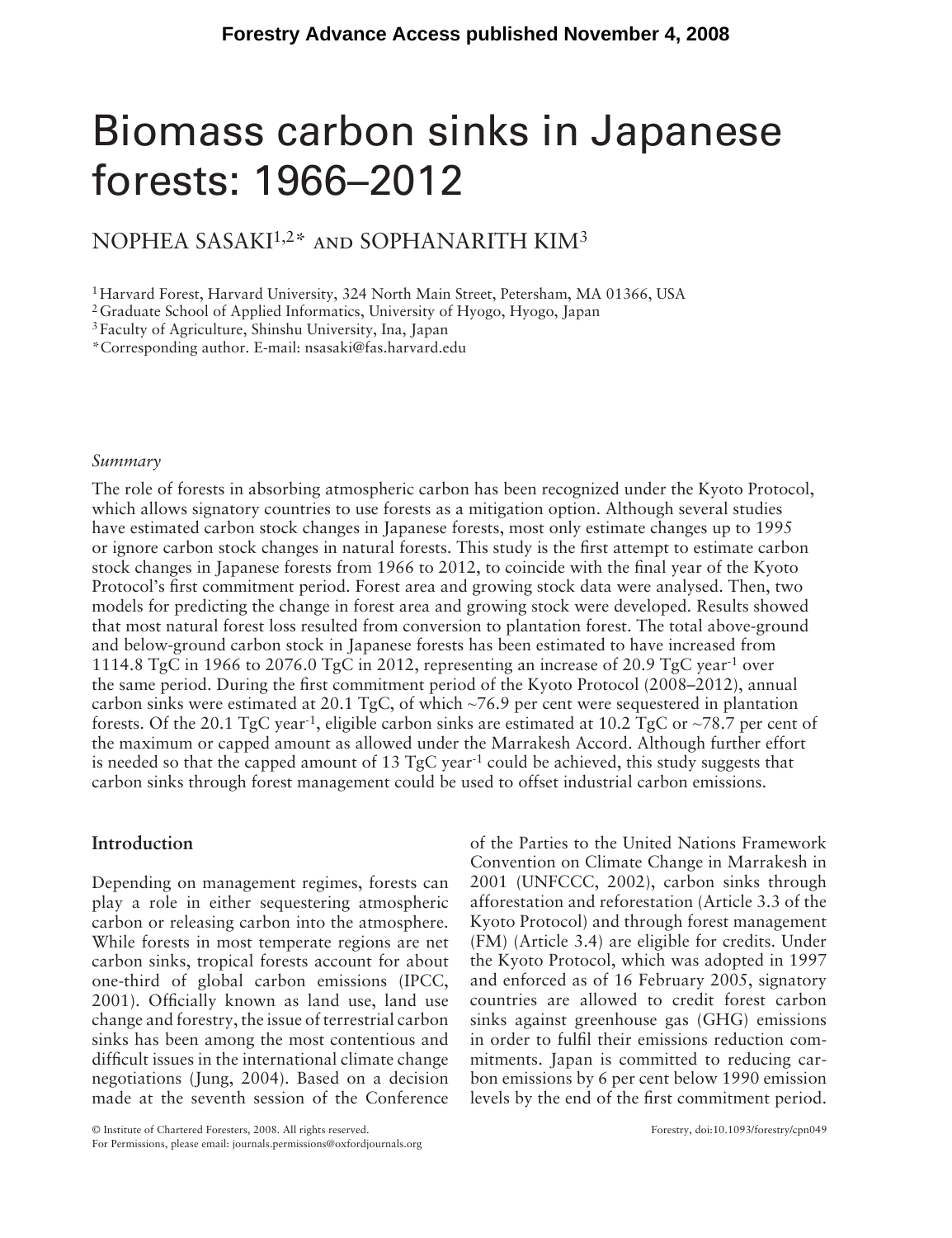However, according to the latest report on GHG emissions published by the Ministry of Environment (2005), the necessary reductions amount to 52.5 TgC annually  $(1 \text{ TgC} = 10^6 \text{ ton C} = 3.6 \times$  $10^6$  CO<sub>2</sub>) or 14.1 pr cent of 2005 carbon emissions. For a heavily forested country like Japan, forest carbon sinks must be considered a necessary complement to reduced emissions for meeting the reduction target in the first commitment period between 2008 and 2012. In order to meet its commitment, Japanese government has considered three options for reducing emissions, namely reductions through the Kyoto mechanisms, forest carbon sinks and domestic measures. Since carbon sinks in managed forests are allowed up to  $13$  TgC year<sup>-1</sup> (UNFCCC, 2002) or  $\sim$ 3.9 per cent out of the 6 per cent reduction commitment as agreed in 1997, FM is playing a vital role in meeting reduction commitment in Japan. In recent years, several studies on carbon stock changes have been conducted (Fukuda *et al.*, 2003; Fang *et al.*, 2005; Hiroshima and Nakajima, 2006; Yoshimoto and Marusak, 2007). Carbon stock changes in Japanese forests have been well studied (Fukuda *et al.*, 2003; Fang et al., 2005; Hiroshima and Nakajima, 2006). According to Fang *et al.* (2005), above-ground carbon stocks in plantation and natural forests increased from 26.1 and 32.5 MgC ha<sup> $-1$ </sup> to 46.5 and 40.7 MgC ha<sup> $-1$ </sup>, respectively, between the periods 1957-1961 and 1991-1995. Summed over the whole country, above-ground carbon stocks in plantation and natural forests were estimated at 692.0 and 1027.7 TgC for the last year of the periods 1957–1961 and 1991–1995, respectively. By analysing the forestry statistics for two major species in plantation forests, Fukuda et al. (2003) estimated carbon stocks at 406.4 and 166.4 TgC in 1995 increased from 346.4 and 139.2 TgC in 1990 ( $\sim$ 9.2 and 4.4 TgC year<sup>-1</sup> between 1990 and 1995) in Sugi (*Cryptomeria japonica* D. Don) and Hinoki ( *Chamaecyparis obtusa* Endl.) plantation forests, respectively. Only one study has focused on potential carbon sinks in Japanese plantation forests during the first commitment period (Hiroshima and Nakajima, 2006). According to their estimate, carbon sinks in plantation forests could range from 8.2 to 8.9 TgC year<sup>-1</sup> depending on FM subsidies because as timber price has continued to fall below the operational cost (weeding, tend-

ing, thinning, harvest etc.), forest owners have already suspended and are likely to suspend their management activities until they are subsidized or the price of timber goes up above the thinning cost. These figures account for  $\sim 63$  to 68 per cent of the capped amount under the Marrakesh Accord. However, no studies incorporating changes in land area and carbon stocks in all forest types have been performed. By analysing the changes in forest area and carbon stocks, the aim of this paper is to estimate the biomass carbon sinks in Japanese forests under the current management trends between 1966 and 2012 with special emphasis on the first commitment period of the Kyoto Protocol between 2008 and 2012. It is the first attempt to analyse potential carbon stock changes and sinks in both natural and plantation forests during this period.

The report is organized as follows: firstly, past change in areas of natural and plantation forests is analysed and based on this, predictions are made up to 2012. Secondly, carbon stock changes in both forest types are analysed as above. Thirdly, eligible carbon sinks in managed forests are estimated and the sensitivity of the results to the assumptions is considered.

### **Materials and methodology**

This study only covers the above-ground carbon in stems, branches and foliage and below-ground carbon in roots. Carbon fluxes in harvested wood products (HWPs) are not eligible carbon sinks for the first commitment period of the Kyoto Protocol between 2008 and 2012 and are therefore not included in this study. Since soil organic carbon (SOC) is sensitive to temperature (Knorr *et al.*, 2005) and the geography of soil resources ( Galbraith *et al.*, 2003 ), and because both variables are not implemented for simplicity, SOC is not considered in this study.

#### *Sources of data and analysis*

Data on the changes in areas of and growing stock in plantation and natural forests for 1966, 1971, and 1976 were obtained from the Japan FAO Association (1997). Data for 1981, 1986, 1990, 1995, 1999 and 2002 were obtained from forestry statistical survey books published by the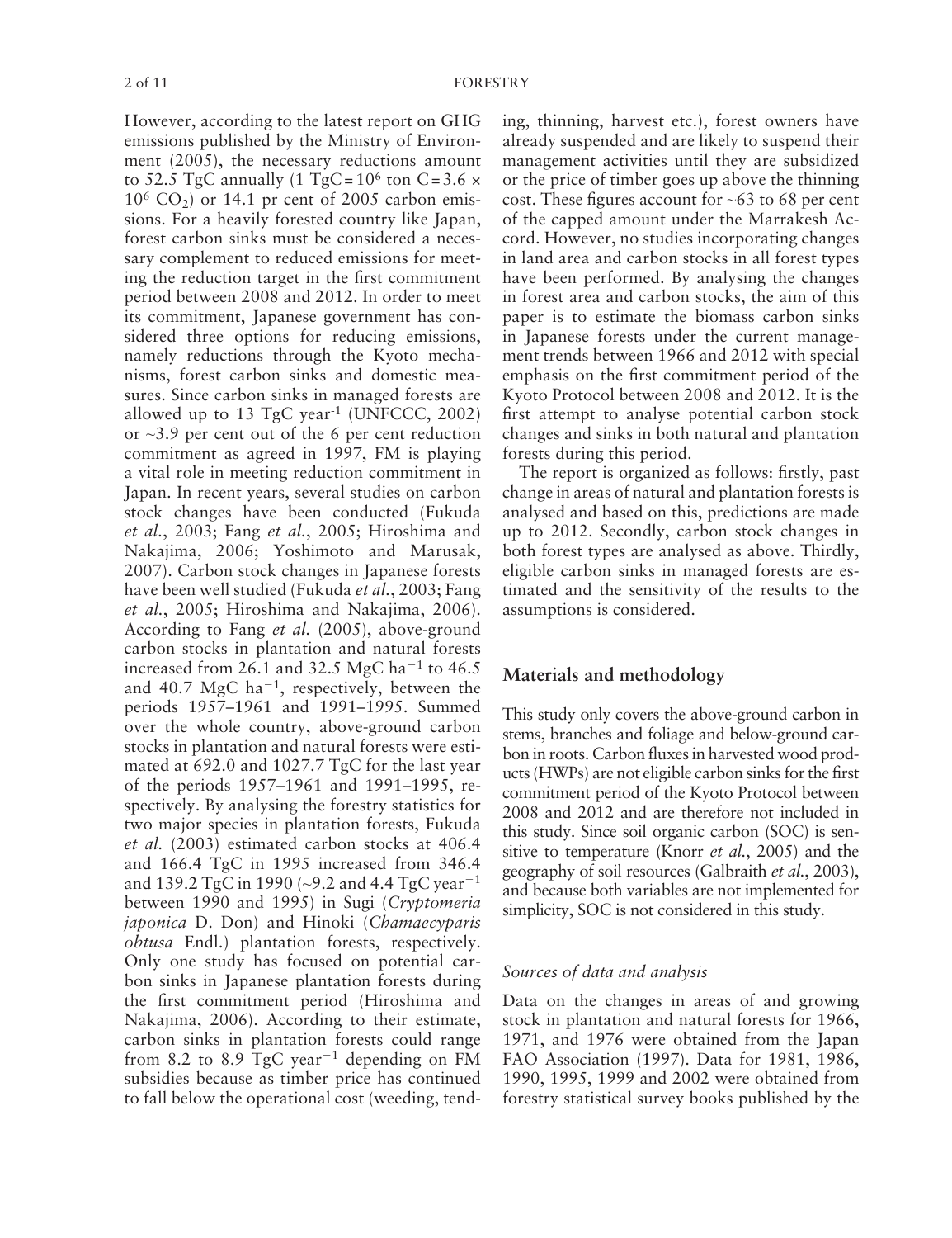Japan Forestry Foundation ( Japan Forestry Foundation, 1992) and the Forestry Agency (Forestry Agency, 2005). The year 2002 is the latest for which forest survey data are available for Japan collected every 5-year period. In these surveys, forest land use is classified as natural and plantation forests, treeless land (land recently cleared) or bamboo forests. The total area of bamboo forest is small and is therefore not considered. Treeless land ( *muritsu boku chi to*) is integrated into the natural forest classification because it represents recently felled areas that will be converted to plantation forests in few years ( Japan Forestry Foundation, 1992). In terms of area, coniferous species account for 98 per cent of all species in plantation forests, while broadleaved species account for 84.6 per cent of the species found in natural forests.

Weighted average stand volume per hectare was calculated for each forest class and year. Growing stock data, usually expressed in terms of cubic metre  $(m<sup>3</sup>)$ , were converted to carbon units ( $MgC = 10^6$  gC) using equation of Brown (1997), as follows:

$$
CS_i = CD \times VD_i \times WD_i \times BEF_i, \qquad (1)
$$

where the variables are defined as follows:  $CS_i$ , above-ground carbon stock of forest  $i^*$  (MgC ha<sup> $-1$ </sup>); CD, carbon density (0.5 MgC Mg wood);  $VD_i$ , growing stock of forest *i* (m<sup>3</sup> ha<sup>-1</sup>);  $WD_i$ , weighted wood density of forest  $i$  (Mg m<sup>-3</sup>), WD is 0.509 and 0.342 for natural and plantation forests, respectively (see to Table 1); BEF<sub>*i*</sub>, weighted average of biomass expansion factor of forest *i* (BEF =  $1.872$  for natural forest, BEF =  $1.724$  for plantation forest, see Table 1) and  $i$ , natural forest or plantation forest.

According to the Wood Industry Handbook (Forestry Experimental Report, 1982), wood density in Japanese tree species is estimated at 0.32 Mg  $m^{-3}$  for Sugi (*C. japonica*), 0.34 Mg  $m^{-3}$  for Hinoki (*C. obtusa*), 0.44 Mg  $m^{-3}$  for Karamatsu (*Larix leptolepis*), 0.43 Mg m<sup>-3</sup> for Matsu (*Pinus spp.*),  $0.35 \text{ Mg m}^{-3}$  for Todomatsu (*Abies sachalinensis*),  $0.37 \text{ Mg} \text{ m}^{-3}$  for trees classified as 'other' and  $0.54$  Mg m<sup>-3</sup> for broadleaved trees (0.45 Mg  $\text{m}^{-3}$  for broadleaved deciduous trees and  $0.61$  Mg m<sup>-3</sup> for broadleaved evergreen trees). Therefore, WD's weighted average for coniferous and broadleaved trees are 0.338 and 0.540 Mg  $m^{-3}$ , respectively (see Table 1).

#### *Land use model*

The study used a land use model modified from the study of Kim Phat *et al.* (2004). The model estimates change in the area of natural and plantation forests in Japan:

$$
\frac{\text{dNF}(t)}{\text{d}t} = -(k_a + k_b) \times \text{NF}(t),\tag{2}
$$

$$
\frac{\text{dPF}(t)}{\text{d}t} = k_a \times \text{NF}(t),\tag{3}
$$

where the variables are defined as follows:  $NF(t)$ , area of natural forest (million ha);  $PF(t)$ , area of plantation forest (million ha);  $k_a$ , conversion rate of natural forest to plantation forest, per unit time;  $k_b$ , conversion rate of natural forest to other uses, per unit time and *t*, time step (year).

Trends in forest land use change in Japan can be broadly classified into two periods,

*Table 1*: Weighted averages of wood density (WD, Mg  $m^{-3}$ ) and *i* for use in carbon stock conversion

|                                            | Natural forest    |                 |                 | Plantation forest |                 |                 |
|--------------------------------------------|-------------------|-----------------|-----------------|-------------------|-----------------|-----------------|
| Variables                                  | Coniferous        | Broadleaved     | Weighted        | Coniferous        | Broadleaved     | Weighted        |
| Proportion of total<br>forest area in 1990 | $15.4\%$          | 84.6%           | $100\%$ (total) | 98.0%             | $2.0\%$         | $100\%$ (total) |
| WD<br><b>BEF</b>                           | 0.338<br>$1.720*$ | 0.540<br>1.900† | 0.509<br>1.872  | 0.338<br>$1.720*$ | 0.540<br>1.900† | 0.342<br>1.724  |

Average number taken from Fukuda et al. (2003).

 † GHG Inventory Report in Japan, published by Center for Global Environmental Research ( CGER, 2005 ) in 2005.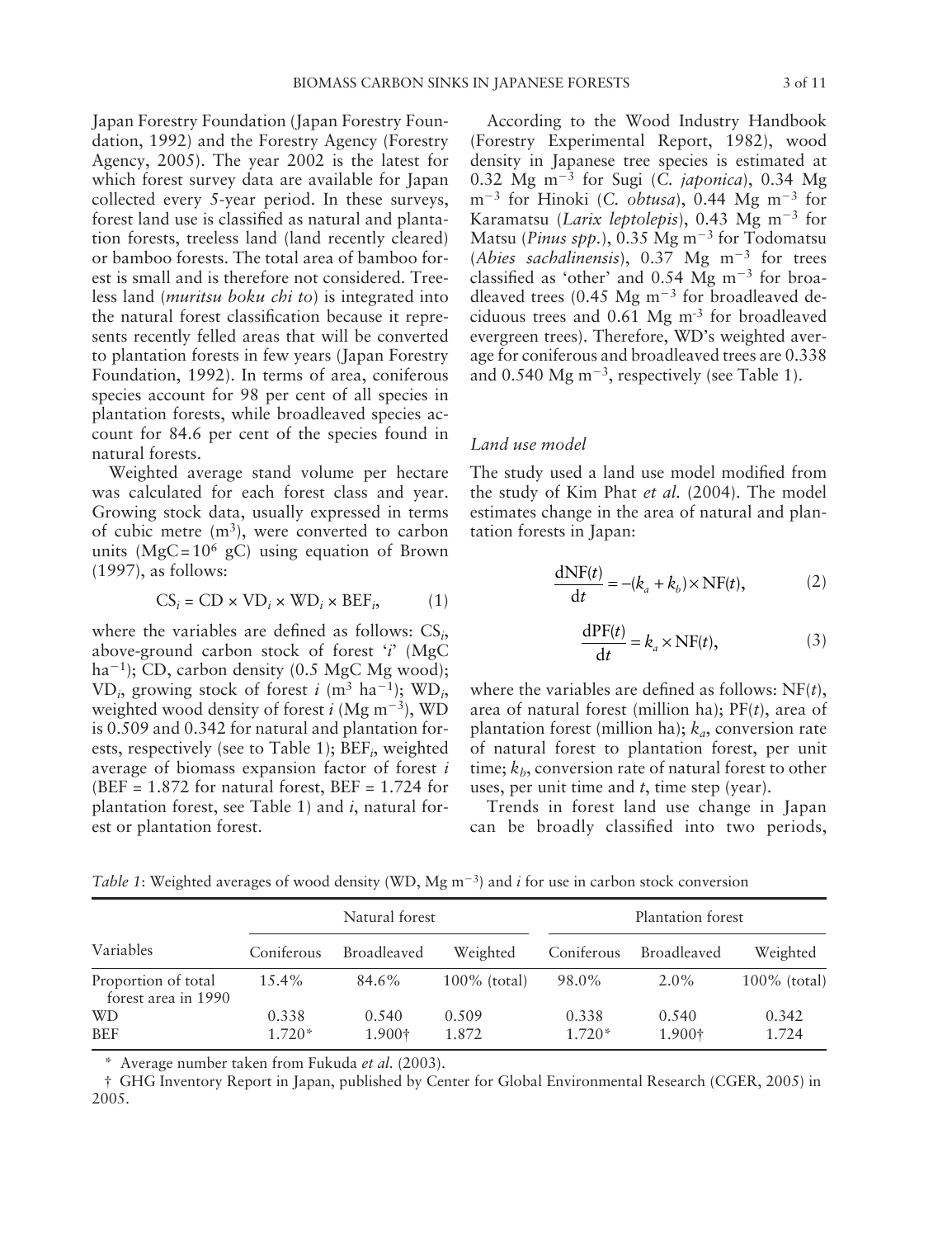1966–1984 with high rates of conversion of natural forest to plantation and 1984-2002 with lower conversion rates (Figure 1). To simplify the analysis, the time series were divided into these two periods and separate submodels were then fitted to the data of forest areas for each period by simple linear regression. Equating and solving the equations for the two submodels obtained the coordinate of the intersection between the submodels. The slope parameter of the regression models gave the parameters  $(k_a + k_b)$  and  $k_a$  in equations (2) and (3), respectively. Land use changes after 2002, the last year for which data are available, were predicted by using the submodel for 1984–2002 as a based model.

#### *Carbon stock change per hectare*

Per hectare  $(ha^{-1})$  carbon stock change in natural and plantation forests can be estimated by the Richards' growth model (Richards, 1959) as follows:

CS<sub>i</sub>(t) = 
$$
\frac{a_i}{(1 + e^{b_i - c_i \cdot t})^{1/d_i}} \times (1 + r),
$$
 (4)

where the variables are defined as follows:  $a_i$ ,  $b_i$ ,  $c_i$ ,  $d_i$ , parameters for each forest type obtained by fitting equation  $(4)$  to a data set of per-hectare carbon stocks for Japanese forests over the period 1966–2002;  $CS<sub>i</sub>(t)$ , average carbon stock in forest  $i$  at time  $t$  (MgC ha<sup>-1</sup>);  $i$ , natural forest or plantation forest and *r*, the proportion of above-ground carbon to root carbon. Proportion of root carbon to above-ground carbon range was estimated at 13.4–30.2 per cent in subtropical broadleaf forest in Taiwan (Lin *et al.*, 2006). Fearnside (1997) estimated below-ground carbon at 33.6 per cent of above-ground carbon. For this study, 30 per cent is assumed.

Average carbon stock per hectare for each forest type was calculated by taking the total growing



*Figure 1.* Change in area of plantation and natural forests in Japan (1966–2012). The dotted lines show the 95% confidence intervals for changes in area of natural forest.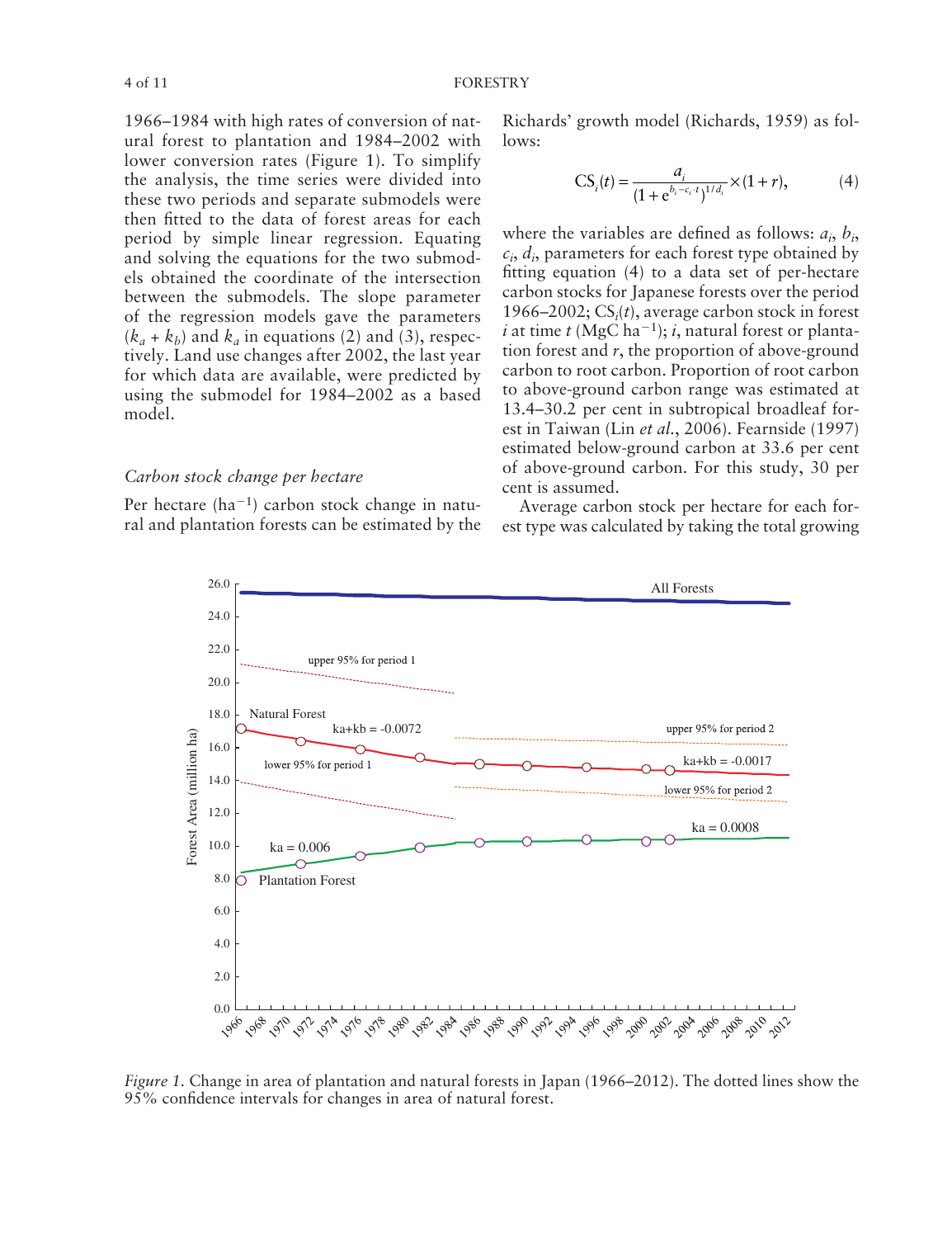stock of each forest (natural or plantation forest) and dividing by the respective area of each forest in the relevant year. The resulting time series of carbon stock per hectare was used to derive the parameters of equation (4) with the aid of the CurveFit Expert 1.3 software package, a comprehensive curve fitting system for Windows developed by Hyams (for more information, see Hyams, 2007).

#### *Carbon stock changes in all forests*

Total carbon stock changes in Japanese forests can be estimated by

$$
C_i(t_0) = L_i(t_0) \cdot CS_i(t_0)
$$
  
\n
$$
C_i(t_1) = L_i(t_0) \cdot CS_i(t_1) + L_i(t_1) \cdot CS_i(t_0)
$$
  
\n
$$
C_i(t_2) = L_i(t_0) \cdot CS_i(t_2) + L_i(t_1) \cdot CS_i(t_1) + L_i(t_2) \cdot CS_i(t_0)
$$
  
\n:  
\n:  
\n
$$
C_i(t_1) - L_i(t_2) \cdot CS_i(t_1) + L_i(t_1) \cdot CS_i(t_1) + L_i(t_2) \cdot CS_i(t_2) + L_i(t_2) \cdot CS_i(t_2) + L_i(t_1) \cdot CS_i(t_2) + L_i(t_2) \cdot CS_i(t_1) + L_i(t_2) \cdot CS_i(t_2) + L_i(t_2) \cdot CS_i(t_2) + L_i(t_2) \cdot CS_i(t_2) + L_i(t_2) \cdot CS_i(t_2) + L_i(t_2) \cdot CS_i(t_2) + L_i(t_2) \cdot CS_i(t_2) + L_i(t_2) \cdot CS_i(t_2) + L_i(t_2) \cdot CS_i(t_2) + L_i(t_2) \cdot CS_i(t_2) + L_i(t_2) \cdot CS_i(t_2) + L_i(t_2) \cdot CS_i(t_2) + L_i(t_2) \cdot CS_i(t_2) + L_i(t_2) \cdot CS_i(t_2) + L_i(t_2) \cdot CS_i(t_2) + L_i(t_2) \cdot CS_i(t_2) + L_i(t_2) \cdot CS_i(t_2) + L_i(t_2) \cdot CS_i(t_2) + L_i(t_2) \cdot CS_i(t_2) + L_i(t_2) \cdot CS_i(t_2) + L_i(t_2) \cdot CS_i(t_2) + L_i(t_2) \cdot CS_i(t_2) + L_i(t_2) \cdot CS_i(t_2) + L_i(t_2) \cdot CS_i(t_2) + L_i(t_2) \cdot CS_i(t_2) + L_i(t_2) \cdot CS_i(t_2) + L_i(t_2) \cdot CS_i(t_2) + L_i(t_2) \cdot CS_i(t_2) + L_i(t_2) \cdot CS_i(t_2) + L_i(t_2) \cdot CS_i(t_2) + L_i(t_2) \cdot CS_i(t_2) + C_i(t_2) \cdot CS_i(t_2) + C_i(t_2) \cdot CS_i(t_2) + C_i(t_2) \cdot CS_i(t_2) + C_i(t_2) \cdot CS_i(t_2) + C_i(t
$$

$$
C_i(t_n) = L_i(t_0) \cdot CS_i(t_n) + L_i(t_1) \cdot CS_i(t_n - 1) + \dots + L_i(t_n) \cdot CS_i(t_0),
$$

where the variables are defined as follows:  $C_i(t_n)$ , carbon stock in forest *i* in year '*n*' (MgC year<sup>-1</sup>); and  $L_i(t_n)$ , change in area of forest *i* in year *n* compared with previous year, derived by equations  $(1)$  and  $(2)$  (million ha).

Equation  $(5)$  was applied for each year from 1966 to 2012, with extrapolated forest land use data (see above) for the period after 2002 for which no land use data are available.

#### **Results and discussion**

#### *Area of forest land*

Based on the land use submodels, the area of natural forest in Japan decreased from 17.1 million ha in 1966 to 15.0 million ha in 1984, representing a change of  $-0.72$  per cent or a loss of  $\sim 0.12$ million ha year<sup> $-1$ </sup> (Figure 1). Over the same period, the plantation forest area increased by 0.6 per cent or  $\sim 0.10$  million ha year<sup>-1</sup>. For the second period from 1984 to 2012, the loss of natural forest decreased to ~0.17 per cent or 25 294.7 ha annually. Plantation forest area increased by  $\sim$ 0.08 per cent, or  $\sim$ 11 250.0 ha year<sup>-1</sup>, during the second period between 1984 and 2012 (Figure 1). Overall, Japan lost  $~60$  431.5 ha of natural forest, but gained  $~46$  586.5 ha of plantation forest between 1966 and 2012, giving a net loss in forest area of 13 845.0 ha year<sup> $-1$ </sup> (Figure 1).

#### *Carbon stock change per hectare*

The carbon stock model, equation (4), suggested that the carbon stock (above-ground and root carbon) in natural forests increased from 48.7 MgC ha<sup> $-1$ </sup> in 1966 to 76.0 MgC ha<sup> $-1$ </sup> in 2012, representing an annual increase of  $\sim 0.6$  MgC  $ha^{-1}$ . During the first commitment period between 2008 and 2012, annual carbon sequestration is estimated at  $0.5 \text{ MgC} \text{ ha}^{-1}$ . In contrast to the moderate increase of carbon sequestered in natural forests, carbon stock in plantation forests increased about ~5-fold between 1966 and 2012, from 24.3 MgC ha<sup>-1</sup> in 1966 to 101.6 MgC ha<sup>-1</sup> in 2012. This represents an average increase of 1.7 MgC ha<sup> $-1$ </sup> year<sup>-1</sup> over the whole period and  $\sim$ 1.2 MgC between 2008 and 2012 (Figure 2). On average, carbon stocks of all Japanese forests increased from  $36.5 \text{ MgC}$  ha<sup>-1</sup> in 1966 to 88.8 MgC ha<sup> $-1$ </sup>, a rate of  $\sim$ 1.1 MgC ha<sup> $-1$ </sup> year<sup> $-1$ </sup>.

Our results of periodic annual increment (PAI) between 1990 and 1995 is 2.2 MgC ha<sup>-1</sup> year<sup>-1</sup>, which is slightly greater than that estimated by Fukuda et al. (2003) whose estimates were 2.1 and 1.8 MgC in Sugi and Hinoki plantation forests, respectively (Table 2). This minor difference may have resulted from the different study methods that were used in our study and their study. These rates of change in carbon stocks may be compared with the results of studies in experimental forests under controlled management regimes. In the experimental forest at Rokuman Mountain in Ishikawa Prefecture, the mean annual increment (MAI) of Sugi (*C. japonica*) plantations was estimated to range from  $4.7 \text{ m}^3 \text{ ha}^{-1} \text{ year}^{-1}$  (corresponding to  $~1.6$  MgC according to equation (1) at 15 years of age to 20.7  $\rm m^3$  ha<sup>-1</sup> year<sup>-1</sup> (7.0)  $MgC$  year<sup>-1</sup>) at 50 years, Hosoda, 1998). In another experimental forest at Shinotani Mountain in Tottori Prefecture, Hosoda (1999) estimated an MAI for Sugi of 15.9 m<sup>3</sup> ha<sup>-1</sup> year<sup>-1</sup> (5.4) MgC year<sup>-1</sup>) at 31 years of age and 17.5 m<sup>3</sup> ha<sup>-1</sup> year<sup> $-1$ </sup> (5.9 MgC year<sup> $-1$ </sup>) at 71 years. Takeuchi  $(2005)$  estimated the growth  $(PAI)$  for Sugi to be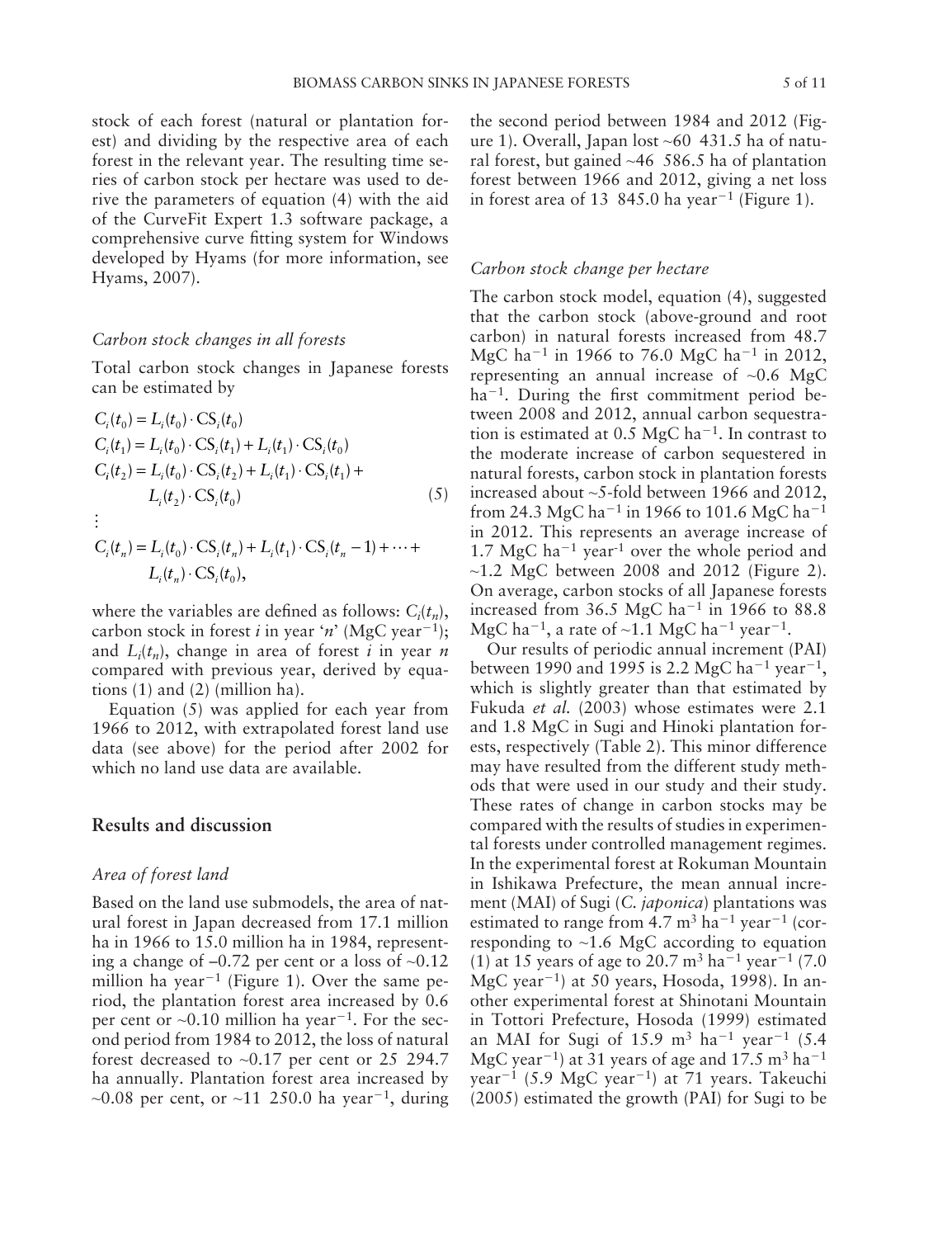

*Figure 2.* Per hectare carbon stock changes in Japanese forests (1966–2012).

more than 10 m<sup>3</sup> ha<sup>-1</sup> year<sup>-1</sup> (3.4 MgC year<sup>-1</sup>) at 200 years of age in Kawakami Village in Nara Prefecture, while Matsumura et al. (1999) found annual growth to average  $14.5 \text{ m}^3 \text{ ha}^{-1} \text{ year}^{-1}$ (ranging from 6.5 to 21.0) or  $\sim$ 4.9 MgC ha<sup>-1</sup> year<sup>-1</sup> at 25-93 years of age in Kochi Prefecture. MAI of Hinoki (C. obtusa) at 60 years of age was estimated at ~5.4 m<sup>3</sup> ha<sup>-1</sup> year<sup>-1</sup> (1.8 MgC ha<sup>-1</sup> year<sup>-1</sup>), ranging from 1.1 m<sup>3</sup> ha<sup>-1</sup> year<sup>-1</sup> (0.4 MgC ha<sup>-1</sup> year<sup>-1</sup>) to 5.4 m<sup>3</sup> ha<sup>-1</sup> year<sup>-1</sup> (1.8) MgC ha<sup>-1</sup> year<sup>-1</sup>) at Okushima Mountain in Siga Prefecture (Hosoda, 1997). In three separate pilot plots of Hinoki plantation, mean growth was estimated at  $15.8 \text{ m}^3 \text{ ha}^{-1} \text{ year}^{-1}$  (standard error: 2.3) or 5.4 MgC ( Matsumura *et al.*, 1999 )  $(Table 2)$ .

Table 2 suggested that the result of our study is smaller than that found at experimental sites across Japan. This is due to the fact that intensive thinning was conducted in those sites in order to accelerate the growth, while our study focused on the average growth of thinned and unthinned forests in the whole Japan. Table 2 also suggested that thinning could improve the growth of forest plantations and therefore, if Japanese government undertakes thinning in all 80 per cent of the immature forests that require thinning, more carbon sinks are likely to occur in forests.

#### *Total carbon stock change in Japanese forests*

According to the model (Equation  $(5)$ ), total carbon stocks in plantation and natural forests, respectively, increased from 144.0 and 970.8 TgC in 1966 to 883.1 and 1192.9 TgC in 2012 (Figure 3). Averaged over the period 1966–2012, carbon sequestration in Japanese forests is estimated at  $\sim$ 16.1 and 4.8 TgC year<sup>-1</sup> for plantation and natural forests, respectively. For the first commitment period (2008-2012), the sequestration is estimated at 15.3 and 4.8 TgC year<sup> $-1$ </sup> for plantation and natural forests, respectively (Figure 3). This gives a total of 20.1 TgC year<sup> $-1$ </sup>, higher than the allowable carbon sinks as capped under the Marrakesh Agreement. Discussion on eligible carbon sinks under the Kyoto agreement is given in the next section.

#### *Discussion on eligible carbon sinks*

According to article 3.3 and article 3.4 of the Kyoto Protocol, only carbon sinks in managed forests resulted from additional human activities are eligible for crediting. Ikusei-rin or managed forests (forests where practices for establishment and maintenance of even-aged have been undertaken after clear cut or selective cut) and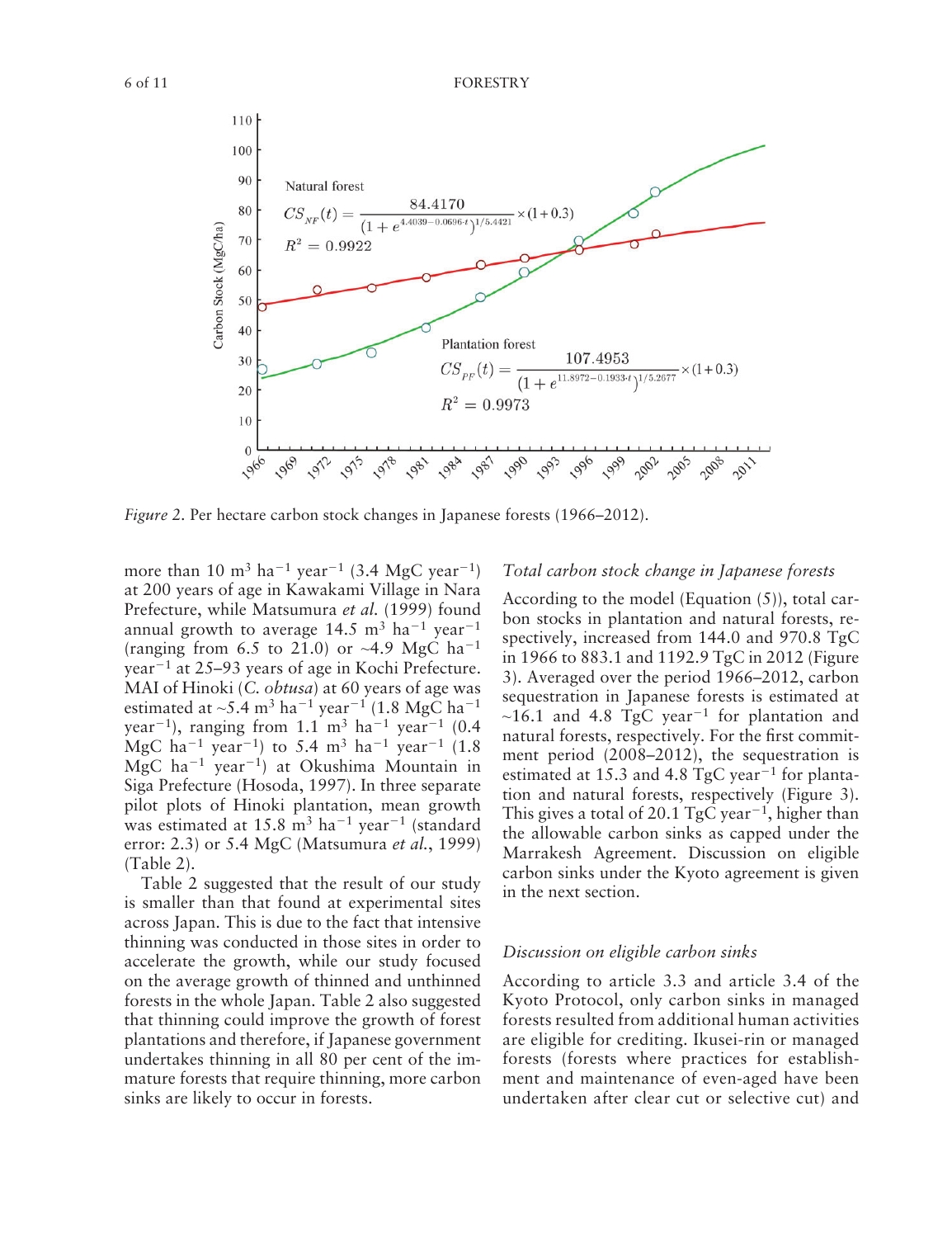| Forest              | Period               | Increments<br>$(MgC ha^{-1} year^{-1})$ | Description                                                                                                              | Source                      |
|---------------------|----------------------|-----------------------------------------|--------------------------------------------------------------------------------------------------------------------------|-----------------------------|
| Sugi*               | 1990-1995            | 2.1                                     | Average the whole Japan                                                                                                  | Fukuda <i>et al.</i> (2003) |
| Hinoki <sup>*</sup> | 1990-1995            | 1.8                                     | Average the whole Japan                                                                                                  | Fukuda et al. (2003)        |
|                     | Plantation 1990-1995 | 2.2                                     | Average of all plantations                                                                                               | This study                  |
| Sugi                | Age 15 years         | 1.6                                     | Experimental site at Rokuman<br>mountain in Ishikawa prefecture<br>where intensive thinning was practiced                | Hosoda (1998)               |
| Sugi                | Age 50 years         | 7.0                                     | Experimental site at Rokuman<br>mountain where intensive thinning<br>was practiced                                       | Hosoda (1998)               |
| Sugi                | Age 31 years         | 5.4                                     | Experimental site at Shinotani mountain Hosoda (1999)<br>in Tottori prefecture where intensive<br>thinning was practiced |                             |
| Sugi                | Age 71 years         | 5.9                                     | Experimental site at Shinotani mountain Hosoda (1999)<br>in Tottori prefecture where intensive<br>thinning was practiced |                             |
| Sugi                | Age 200 years        | 3.4                                     | Experimental site at Kawakami village<br>in Nara prefecture                                                              | Takeuchi (2005)             |
| Sugi                | Age $25-93$ years    | 4.9                                     | Experimental site at Nichino Kawa<br>mountain in Kochi prefecture where<br>intensive thinning was practiced              | Matsumura et al.<br>(1999)  |
| Hinoki              | Age 60 years         | 1.8                                     | Experimental site in Okushima<br>mountain in Siga prefecture where<br>intensive thinning was practiced                   | Hosoda (1997)               |
| Hinoki              | Age 77 years         | 5.4                                     | Experimental site at Nichino Kawa<br>mountain in Kochi prefecture where<br>intensive thinning was practiced              | Matsumura et al.<br>(1999)  |

*Table 2*: Mean increments of biomass carbon sinks in Japan

 \* Sugi and Hinoki are accounted for 44 and 24% of all planted species in Japan. The rest are Larix (10%), other Pines (*Pinus spp.*, also 10%) and other species.

Tennensei-rin or naturally regenerated forests (forests where practices such as establishment and maintenance depending mainly on natural regeneration are carried out) are the two forest types that Japan has chosen for management. Carbon sinks under FM option could be eligible for fulfilment of its GHG emission reductions target. According to report released by the government of Japan (Japanese Government, 2007), proportion of FM as considered to be eligible under the Kyoto Protocol agreement ranges from 0.31 (31 per cent of the respective forest area) in Shikoku, Kyushu, Chukoku and Kinki regions to 0.48 in Tohoku, Hokuriku, Kita Kanto and Toyama regions, with a weighted average of 0.39 (39 per cent) for Sugi plantations managed by private landowners and to as high as 0.66 for Sugi plantations managed by the state (Table 3). The proportion of FM for Hinoki plantation managed by private land

owners ranges from 0.48 to 0.53 with a weighted average of 0.50, but the proportion of FM in national forests is 0.66 for all regions and species (Table 3). The differences in the proportion are due mainly to the decrease in domestic timber price which encouraged private land owners to temporarily abandon their management activities in contrast to the state (government) whose budget availability permits the continuous management of forests.

Table 3 can be rearranged (Table 4) in such a way that the information can be used for estimating potential eligible carbon sinks in Japanese forests during the first commitment period. According to Table 4, weighted averages of the proportion of FM in Japan are estimated at 0.48 (48 per cent) and 0.60 (60 per cent) for plantation and natural forests, respectively (Table 4).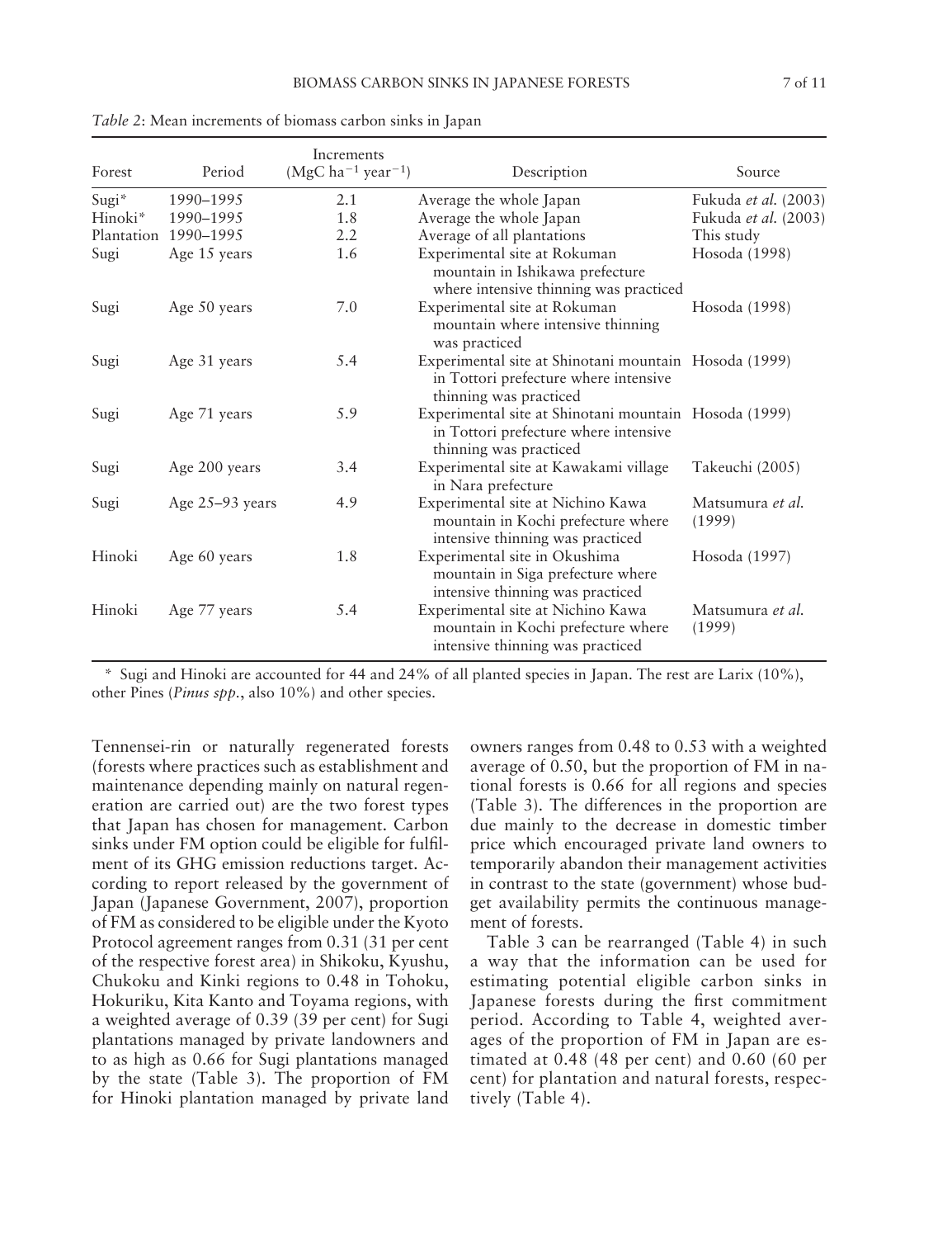

*Figure 3.* Overall carbon stock changes in Japanese forests (1966–2012).

By taking these 0.48 and 0.60 proportions as the proportions of eligible forests for the whole modelling period, eligible carbon sinks due to FM are estimated at 7.3 and 2.9 TgC year<sup> $-1$ </sup> in plantation and natural forests, respectively. Totally, Japanese forests are able to sequestrate  $~10.2$ TgC annually during the first commitment period of the Kyoto Protocol between 2008 and 2012, reaching 78.7 per cent of the capped amount of 13 TgC, the maximum amount of carbon sinks that Japan can use to meet its GHG reduction commitment as agreed under the Marrakesh Accord (UNFCCC, 2002). Using satellite data, GIS (Geographic Information System) and national data, the Japanese Government  $(2007)$  gave an estimate of  $\sim$ 9.7 TgC year<sup>-1</sup>, only 0.5 TgC less than our findings.

#### *Sensitivity analysis*

BEF play a major role in estimating carbon stock in forests as needed for the GHG reporting under the climate convention (Lehtonen *et al.*, 2007). The BEF used in equation  $(1)$  varies depending not only on the four forest type classes considered in this study  $(Table 1)$  but also on tree species, the age of the forests and a number of other factors including altitude, climate, provenance, soil type and management (Lehtonen et al., 2004). Uncertainty surrounding BEF is the greatest potential source of error in estimating carbon stock change in natural and plantation forests (Lehtonen *et al.*, 2007). Dividing the estimates among species and age classes, and using separate BEFs for each, could go a long way towards reducing this uncertainty.

FM rates affect the eligible carbon sinks in Japanese forests. Because of Japan's commitment to improve carbon stocks in the forests through thinning and subsidies providing to forest owners coupled with the adoption in December 2002 of a 10-year FM action plan aiming to achieve maximum carbon sinks in the forests ( Matsushita and Taguchi, 2006), the rates of FM are likely to increase, leading to the increase of eligible carbon sinks. Therefore, a 13 TgC year<sup> $-1$ </sup> cap of carbon sinks in forest sector could be achieved.

#### **Conclusion**

This study provides an estimate of forest land use change, carbon stock changes and carbon sequestration in Japanese forests, under current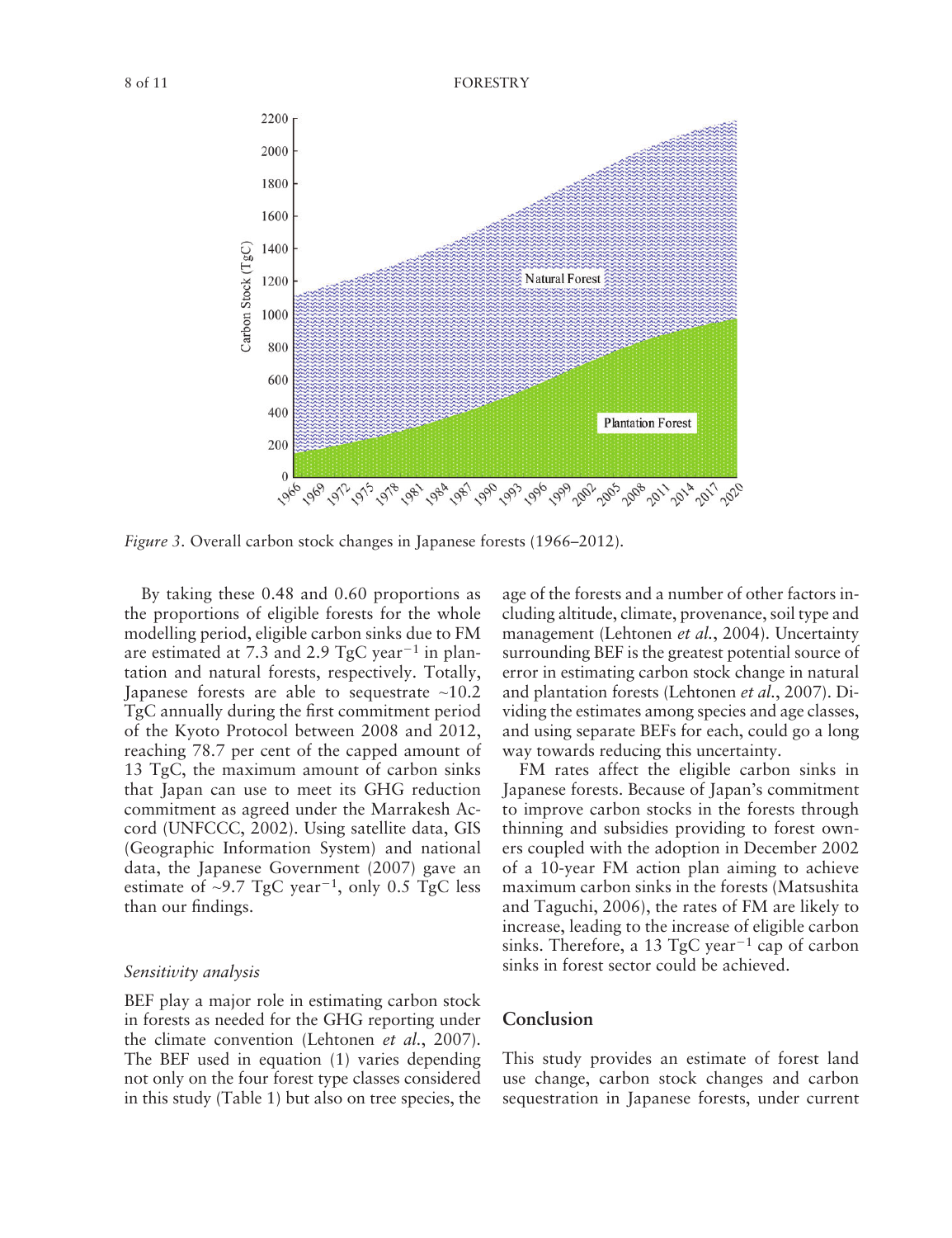| Regions                                                | FM rates* | Area† $(ha)$     | FM area (ha) |
|--------------------------------------------------------|-----------|------------------|--------------|
| Private forests (forests owned by private land owners) |           |                  |              |
| Sugi (Cryptomeria japonica)                            |           |                  |              |
| Kinki, Chukoku, Shikoku, Kyushu                        | 0.31      | 2 066 114.0      | 640 495.3    |
| Minami Kanto, Tokai                                    | 0.36      | 516 019.0        | 185 766.8    |
| Tohoku, Hokuriku, Kita Kanto, Toyama                   | 0.48      | 1894873.0        | 909 539.0    |
| Subtotal                                               | 0.39      | 4 477 006.0      | 17 35 801.2  |
| Hinoki (Chamaecyparis obtusa)                          |           |                  |              |
| Tohoku, Kita Kanto, Minami Kanto Chubu                 | 0.53      | 697 089.0        | 369 457.2    |
| Kinki, Chukoku, Shikoku, Kyushu                        | 0.48      | 1 336 545.0      | 641 541.6    |
| Subtotal                                               | 0.50      | 2 033 634.0      | 10 10 998.8  |
| Larch <i>(Larix leptolepis)</i>                        |           |                  |              |
| All regions                                            | 0.37      | 698 204.0        | 2 58 335.5   |
| Other plantations                                      |           |                  |              |
| All regions                                            | 0.52      | 1 385 518.0      | 7 20 4 69.4  |
| Natural forest                                         |           |                  |              |
| All regions                                            | 0.38      | 1 385 267.0      | 5 26 401.5   |
| National forests                                       |           |                  |              |
| Plantation                                             |           |                  |              |
| All regions and species                                | 0.66      | 2 2 8 1 2 5 4 .0 | 15 05 627.6  |
| Natural forest                                         |           |                  |              |
| All regions                                            | 0.66      | 4 754 554.0      | 31 38 005.6  |

*Table 3* : The proportion of different types of forest eligible under the Kyoto Protocol

\* Data were taken from Japanese Government (2007) .

† Data were in 1990, the base-year data taken from MAFF (2000) .

| Forest types                 | Rate of FM              | Total area (ha)  | Area of FM (ha) |
|------------------------------|-------------------------|------------------|-----------------|
| Plantation                   |                         |                  |                 |
| Plantation (private forest)  |                         |                  |                 |
| Sugi                         | 0.39                    | 4 477 006.0      | 1 735 801.2     |
| Hinoki                       | 0.50                    | 2 033 634.0      | 1 010 998.8     |
| Karamatsu                    | 0.37                    | 698 204.0        | 258 335.5       |
| Others                       | 0.52                    | 1 385 518.0      | 720 469.4       |
| Plantation (national forest) |                         |                  |                 |
| All                          | 0.66                    | 2 2 8 1 2 5 4 .0 | 1 505 627.6     |
| Subtotal                     | 0.48 (weighted average) | 10 875 616.0     | 5 231 232.5     |
| Natural forests              |                         |                  |                 |
| Private                      | 0.38                    | 1 385 267.0      | 526 401.5       |
| National                     | 0.66                    | 4 7 5 4 5 5 4 0  | 3 138 005.6     |
| Subtotal                     | 0.60 (weighted average) | 6 139 821.0      | 3 664 407.1     |

*Table 4* : Weighted averages and areas of plantation and natural forests

management practices, between 1966 and 2012. Due to government policies aimed at meeting increasing demand for domestic timber after World War II, a large portion of natural forests has been replaced by plantation forests whose commercial timber growth and yield is much greater. Between 1966 and 1984, the area of natural forest area decreased at an annual rate of 0.72 per cent. Carbon stocks in natural forests increased slowly, while they increased rapidly in plantation forests over the same period. During the first commitment period of the Kyoto protocol, Japanese forests are likely to sequester 20.1  $TgC$  year<sup>-1</sup>, of which 10.2 TgC is considered as eligible carbon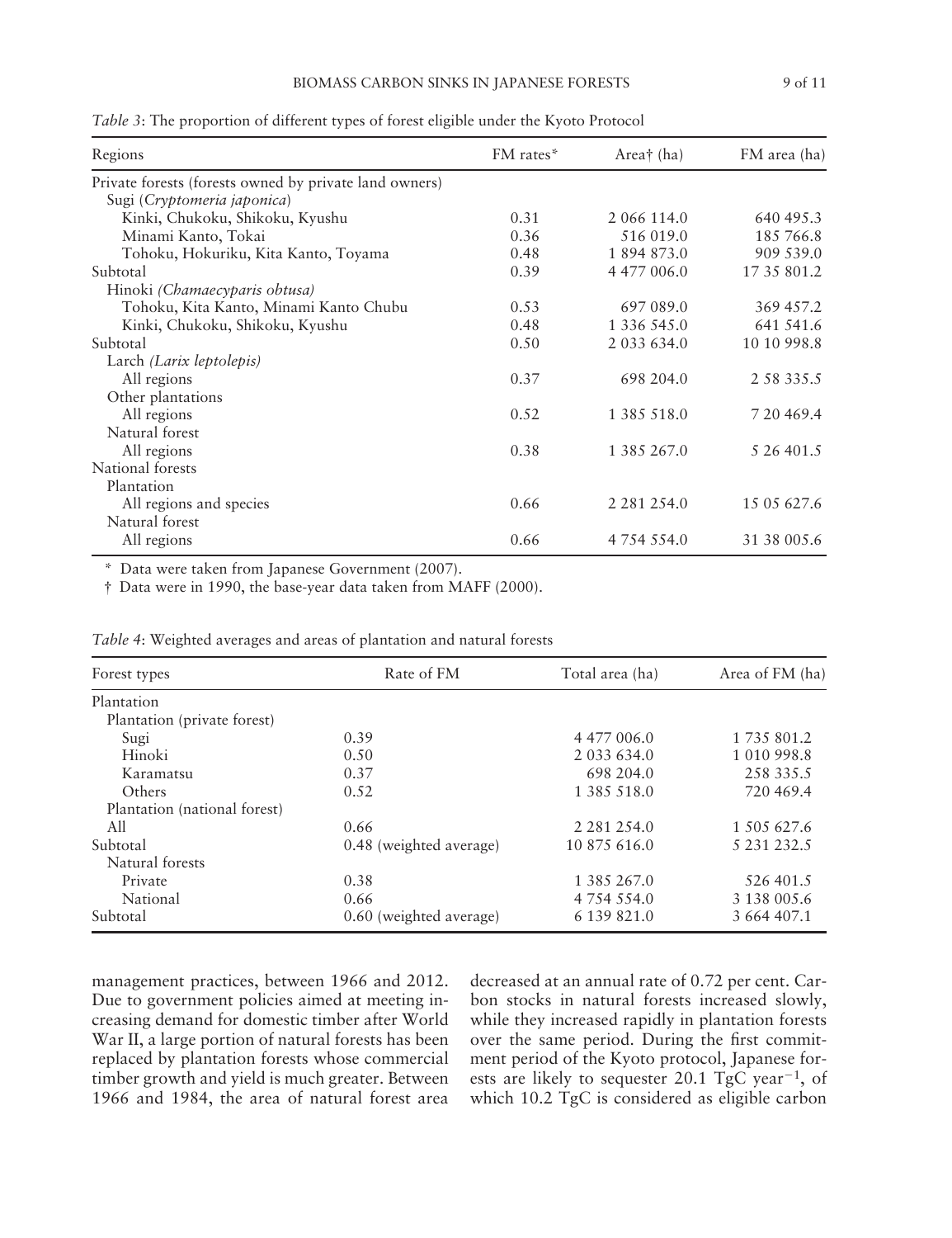sinks, or  $\approx$ 78.7 per cent of the capped amount of  $13$  TgC year<sup>-1</sup>. Further effort, i.e. intensive thinning by the governmental and private forest owners, is needed to accelerate the growth and therefore increase more carbon sinks in Japanese forests. Nevertheless, our study results suggest that Japanese forests play a vital role in climate change mitigation.

#### *Funding*

The Sumitomo Foundation (Number 043195); the Hyogo Science and Technology Association and the Charles Bullard Fellowship in Forest Research for Advanced Research and Study.

#### *Conflict of Interest Statement*

The authors declare no conflict of interest.

#### *Acknowledgements*

Authors gratefully thank editor and reviewers for their invaluable comments.

#### *References*

- Brown, S. 1997 Estimating biomass and biomass change of tropical forests: a primer. *FAO Forestry Paper*  No. 134, Rome, Italy.
- CGER 2005 *Greenhouse Gas Inventory Report in Japan in 2005*. Greenhouse Gas Inventory Office, Tsukuba, Japan.
- Fang, J., Oikawa, T., Kato, T., Mo, W. and Wang, Z. 2005 Biomass carbon accumulation by Japan's forests from 1947 to 1995 . *Global Biogeochem. Cycles* . 19, 1–10.
- Fearnside, P.M. 1997 Greenhouse gases from deforestation in Brazilian Amazonia: net committed emissions. *Clim. Change* . **35** , 321 – 360 .
- Forestry Agency 2005 *Forest and Forestry Statistical Survey (special edition)*. Forestry Agency, Tokyo, Japan. 148 pp (in Japanese) .
- Fukuda, M., Iehara, T. and Matsumoto, M. 2003 Carbon stock estimates for Sugi and Hinoki forests in Japan. For. Ecol. Manage. 184, 1-16.
- Galbraith, J.M., Kleinman, J.A.P. and Bryant, B.R. 2003 Sources of uncertainty affecting soil organic carbon estimates in Northern New York . *Soil Sci. Soc. Am. J.* 67, 1206-1212.
- Hiroshima, T. and Nakajima, T. 2006 Estimation of sequestered carbon in Article-3.4 private planted forests in the first commitment period in Japan. *J. Jpn. For. Res.* **11** , 427 – 437 .
- Hosoda, K. 1997 Growth performance and characteristics of Sugi plantation in low productivity land – a case study at Okushima Mount experimental site (in Japanese). http://www.fsm.affrc.go.jp/Nenpou/39/ (accessed on 3 August, 2007) .
- Hosoda, K. 1998 Growth performance of Sugi plantation at various snow zones – a case study in Rokuman mount experimental site. *Report of the FFPRI Kansai Office* No. 40 (in Japanese). http://www. fsm.affrc.go.jp/Nenpou/40/p39.html (accessed on 3 August, 2007) .
- Hosoda, K. 1999 Growth performance of Sugi plantation in Sanin region –a case study at Shinotani Mount experiemental site. *Report of the FFPRI Kansai Office* No. 41 (in Japanese). http://www.fsm.affrc.go.jp/ Nenpou/41/p32.html (accessed on 3 August, 2007).
- Hyams, G.D. 2007 *CurveFit Expert 1.3. Online Software*. http://curveexpert.webhop.biz/(accessed on 18 February, 2007) .
- Intergovernmental Panel of Climate Change (IPCC) 2001 *Climate Change 2001*. Cambridge University Press, Cambridge, United Kingdom and New york, USA .
- Japan FAO Association 1997 Forests and Forestry in Japan. 2nd edn. Japan FAO Association, Tokyo, Japan.
- Japan Forestry Foundation 1992 *Forestry Statistical Survey (special edition)*. Japan Forestry Foundation, Tokyo, Japan. (in Japanese).
- Japanese Government 2007 Report of the LULUCF Ac*tivities under Articles 3.3 and 3.4 of the Kyoto Protocol (in Japanese)*. www.env.go.jp/earth/ondanka/ mechanism/hosoku/KP-NIR\_J-1.pdf(accessed on 18 March, 2008).
- Jung, M. 2004 . *The history of sinks an analysis of negotiating positions in the climate regime*. *HWWA*  Discussion Paper 293, HWWA, Hamburg, pp. 1-30.
- Kim Phat, N., Knorr, W. and Kim, S. 2004 Appropriate measures for conservation of terrestrial carbon stocks –analysis of trends of forest management in Southeast Asia . *For. Ecol. Manage.* **191** , 283-299.
- Knorr, W., Prentice, I.C., House, J.I. and Holland, E.A. 2005 Long-term sensitivity of soil carbon turnover to warming. *Nature* . **433** , 298 – 301 .
- Lehtonen, A., Makipaa, R., Heikkinen, J., Sievanena, R. and Liskic, J. 2004 Biomass expansion factors (BEFs) for Scots pine, Norway spruce and birch